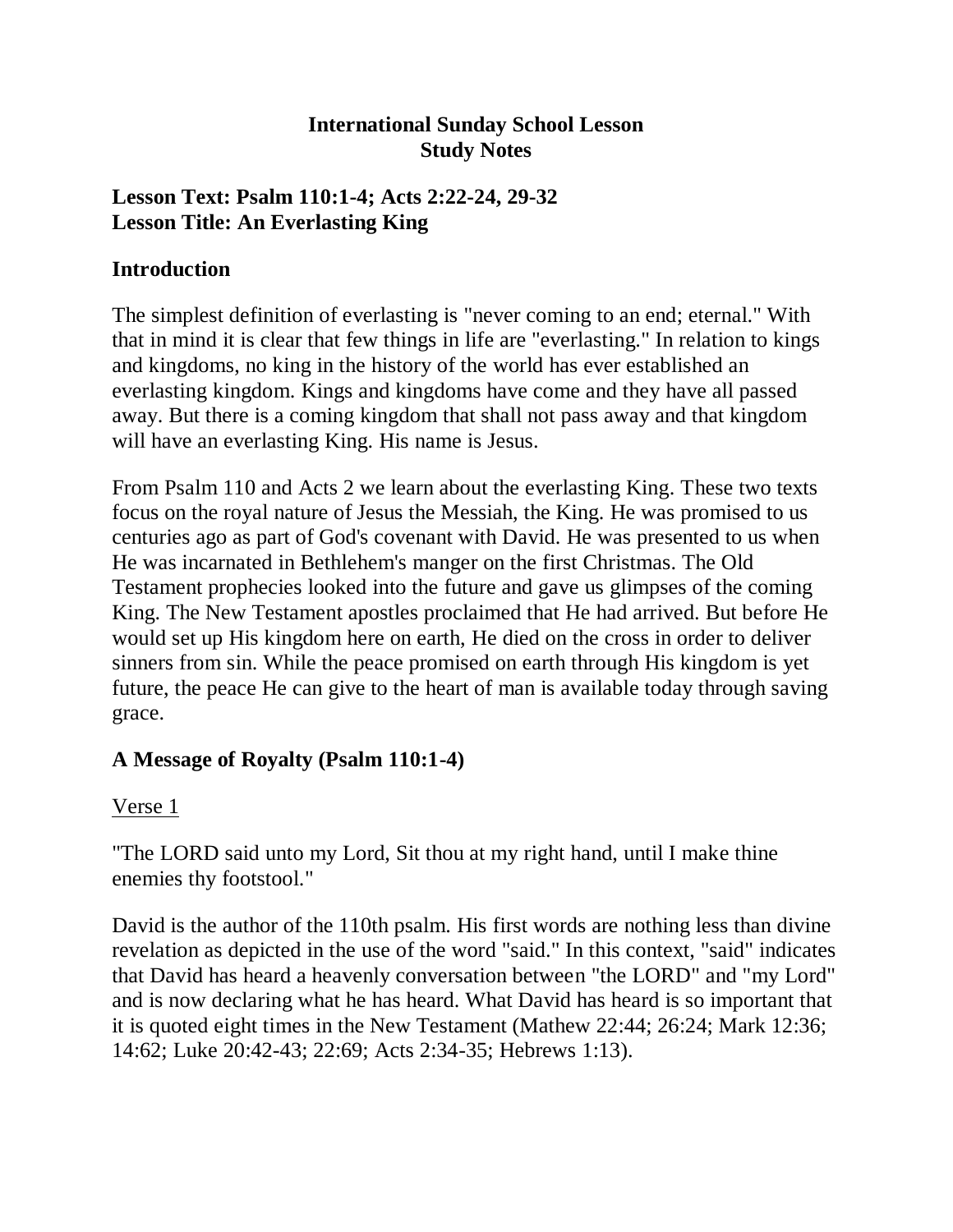The "LORD" (all capital letters) is the Hebrew word "Jehovah," or "God, the selfexisting One." The other word "Lord" (capital L, lower case ord) is the Hebrew word "Adonai," or "master." David has heard a conversation between God the Father and God the Son, the Messiah. "The LORD," (Jehovah God the self-existing One) said to "my Lord" (David's Lord and master), "Sit thou at my right hand, until I make thine enemies thy footstool." Since David was the king in Israel, his "Lord," or "master," had to be a reference to Jesus Christ Himself. This is verified in Matthew 22:41-46, when the Pharisees asked Jesus, *"How then doth David in spirit call him Lord, saying, The Lord said unto my Lord, Sit thou on my right hand, till I make thine enemies thy footstool? If David then call him Lord, how is he his son? And no man was able to answer him a word, neither durst any man from that day forth ask him any more questions."* The only answer to their question was that the eternal Son of God came to this earth in the form of human flesh, born of the lineage of David. If the Pharisees had accepted this truth they would have accepted the deity of Jesus Christ. But like all who refuse to accept Christ's deity, they died lost and suffer eternally in torment.

As David hears this heavenly conversation, he heard God the Father tell God the Son, "Sit thou at my right hand." The "right hand" is the place or seat of authority. Remember, what David heard is prophetic. After Christ's death, burial and resurrection, He is to be seated at "the right hand" of God "until" God the Father makes the enemies of God the Son "thy footstool." "To sit at a ruler's right hand was a great honor (1 Kings 2:19; Matthew 20:21). When Jesus ascended to heaven, the Father honored Him by placing Him at His own right hand, a statement repeated frequently in the New Testament. (Acts 2:33-34; 5:31; Romans 8:34; Ephesians 1:20; Col 3:1; Hebrews 1:3,13; 8:1; 10:12; 12:2; 1 Peter 3:22)." *(from The Bible Exposition Commentary: Old Testament © 2001-2004 by Warren W. Wiersbe. All rights reserved.)*

Christ's "enemies" are all who have worked against the redemptive plan of God. The "footstool" pictures complete subjection and submission. Ancient kings would often place their foot on the neck of their defeated enemies as a public sign of conquest. One day the world will be in complete submission to the Lord Jesus Christ as He rules and reigns (Psalm 2:8-9). However, the word "until" acknowledges that the world will not be in submission to God's appointed king for a while. We are living in that "until" period of time. But thanks be to God we are closer today to the reign of Christ than ever before!

Verse 2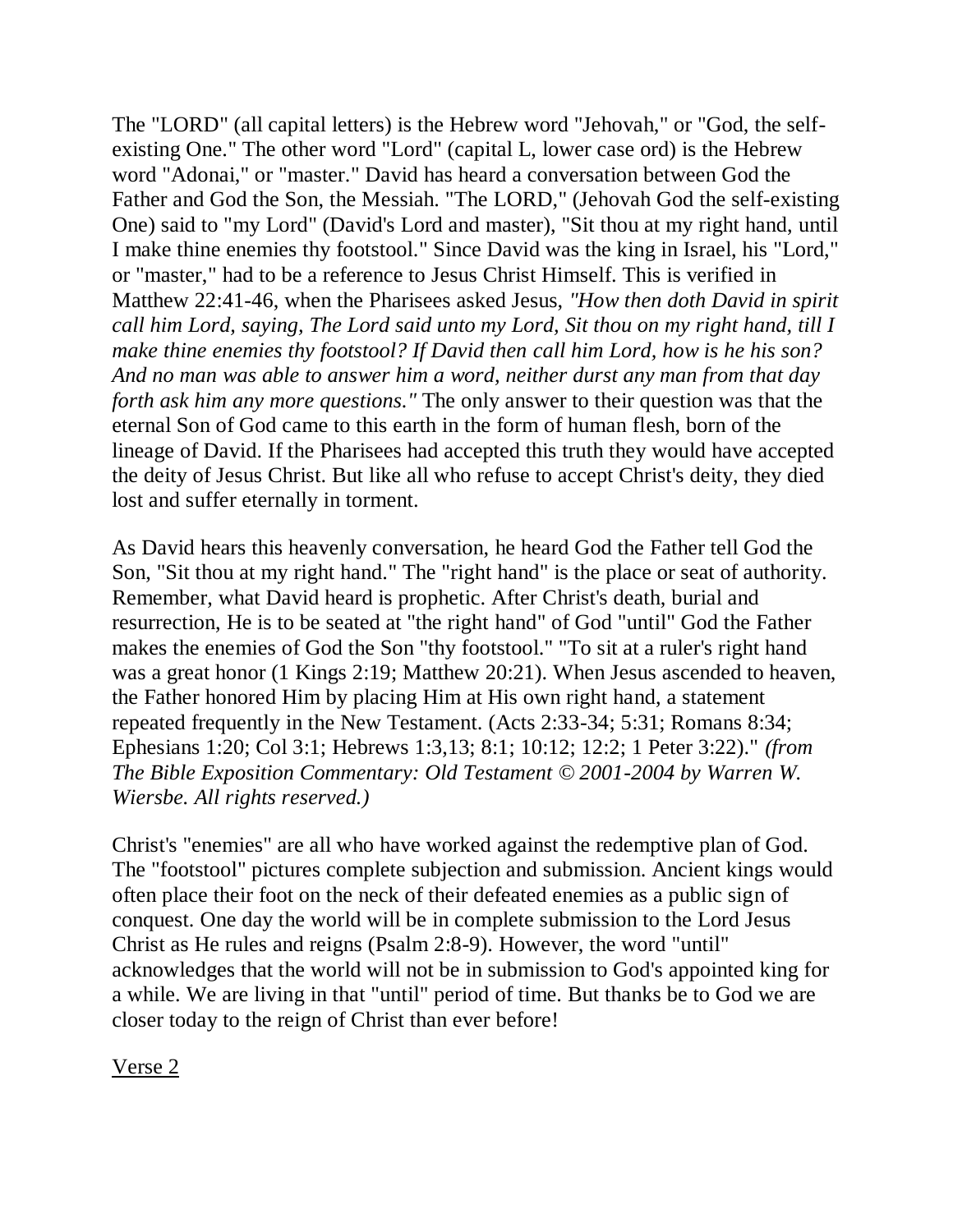"The LORD shall send the rod of thy strength out of Zion: rule thou in the midst of thine enemies."

In this verse, David the psalmist, is now speaking to Messiah directly. He says, "the LORD" (God the Father) shall send the rod of "thy" (God the Son) strength out of Zion..." In the Bible, "Zion" is referred to as the earthly place where God's seat of authority resides. When a Hebrew read the word "Zion" they would think of a place of authority and rule. The "rod of thy strength" is speaking of Messiah's ruling power. The "strength" out of which Messiah will one day rule is "sent" by God the Father. That means Messiah's ruling strength is divine, not human. Jesus will not rule one day because he was a great human being or was humanly able to persuade men to follow or obey him. He will "rule" because God the Father ordained it to be that way.

"Rule" is a word that means "dominion over conquered enemies." While there will be certain peace in Christ's coming reign the dominate thought is that Christ will conquer. "Out of Jacob shall come he that shall have dominion, and shall destroy him that remaineth of the city" (Numbers 24:19). He will also "rule...in the midst of his enemies." David is saying, "Master, you were sent to rule, so rule even though you are surrounded by enemies!"

Today, the "rule" of Jesus Christ is not one of political authority or bloodshed, but rather of conquering grace and love. However, this day of grace and mercy will one day be over and when Christ returns the second time upon this earth, *"...out of his mouth goeth a sharp sword, that with it he should smite the nations: and he shall rule them with a rod of iron: and he treadeth the winepress of the fierceness and wrath of Almighty God"* (Revelation 19:15).

# Verse 3

"Thy people shall be willing in the day of thy power, in the beauties of holiness from the womb of the morning: thou hast the dew of thy youth."

When the rule of Christ comes upon this earth, referred to here as "the day of thy power, there will be a "people" who will be "willingly" ruled by the Messiah. In the day of Messiah's "power," God's people will offer themselves gladly to be his servants and soldiers. Messiah's enemies will be under his foot, but those who rule and reign with Him will do so "willingly.

Because of the power of the gospel and of the mighty hand of God, the servants of the Lord will be willingly ruled by the Messiah. They give themselves as servants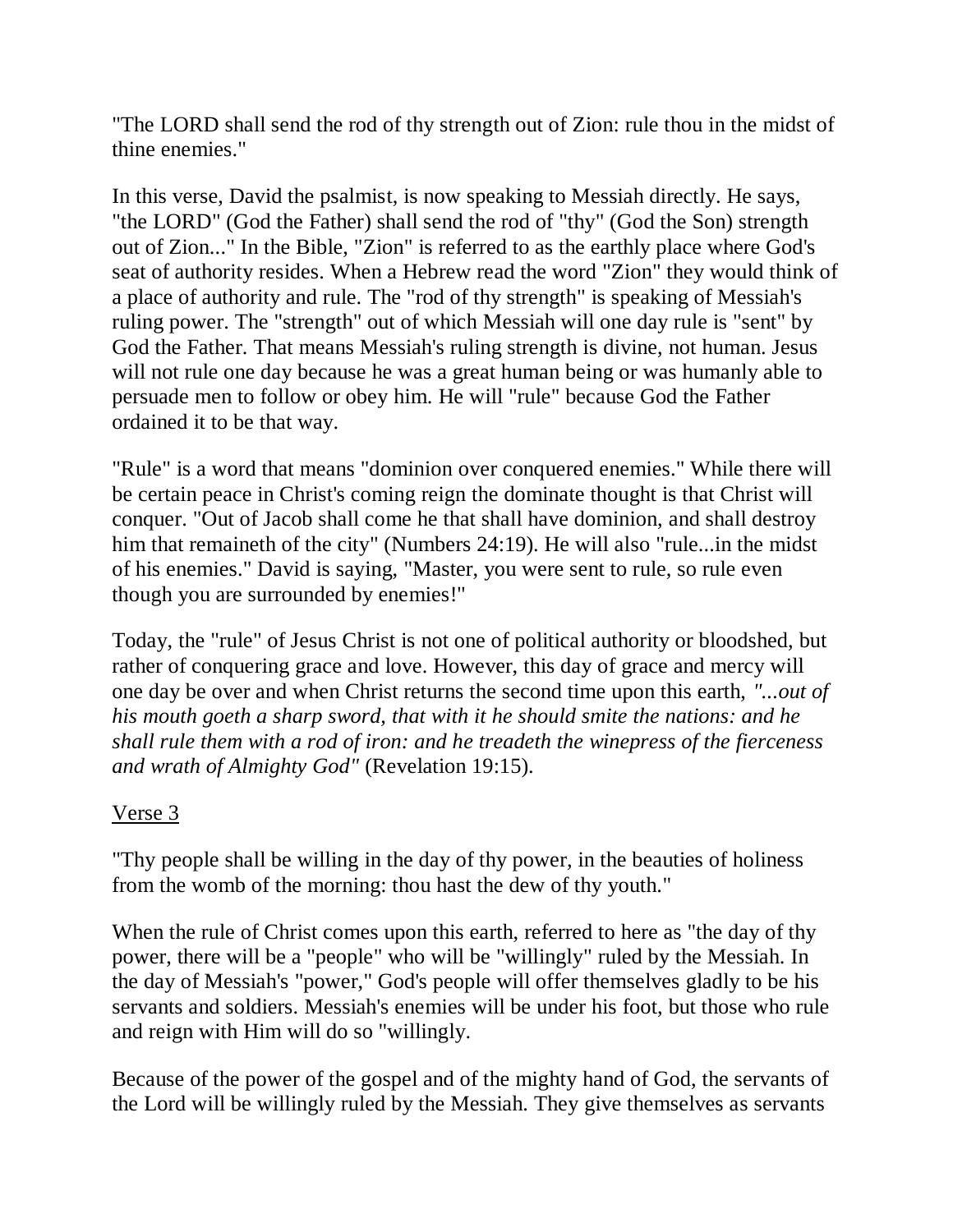and soldiers, not out of fear of the King, but "in the beauties of holiness." That means "in holy obedience to the One who is at once King." It is a picture of the "people" coming to give themselves to the King as if they were clothed in holy white garments. It is all symbolic of pure intentional submission to the rule of Jesus Christ.

"From the womb of the morning: thou hast the dew of thy youth" seems to reference the newness and freshness with which Messiah will rule. "Youth" is a word that conveys the thought that everything associated with the coming rule of Christ is full of life, energy, and hope. And while we literally wait on all of this to take place in the future, every sinner upon the earth can experience new life and hope immediately by trusting Christ for salvation. Just as the "people" who join ranks with the Messiah in his coming reign will do so because they are "willingly," those who are lost can be saved if they are "willingly" to come to Christ for salvation (John 3:16).

#### Verse 4

"The LORD hath sworn, and will not repent, Thou art a priest for ever after the order of Melchizedek."

David declares that "the LORD" (God the Father) "hath sworn" (God gave His word) and He "will not repent" (he won't take it back). "Thou" refers to Messiah, the Lord Jesus Christ. God has said that Jesus Christ is "a priest for ever after the order of Melchizedek."

Up until this point in the psalm, Messiah has been portrayed as one coming to rule over his enemies from the right hand of God as King. Now, David the psalmist tells us that Messiah will also continue forever in His function as a "priest." God the Father has promised that Jesus Christ will be "a priest for ever." The coming Messiah will forever be what a "priest" was and fulfill the office and role of a "priest" as described in the Old Testament.

God also promises that Jesus Christ will be "a priest for ever after the order of Melchizedek." "Melchizedek" is first mentioned in Genesis 14:18 and is also mentioned in the New Testament in Hebrews 5:6, 10; 6:20; 7:1-21. Melchizedek mysteriously appears to Abraham, blessing him and receiving tithes from him and then he disappears as quickly as he appeared. We know nothing about Melchizedek's ancestry. Nothing is written about his father or mother (Hebrew 7:3). He appeared on the scene in God's Word to give us a picture of the superior priesthood of the Lord Jesus Christ.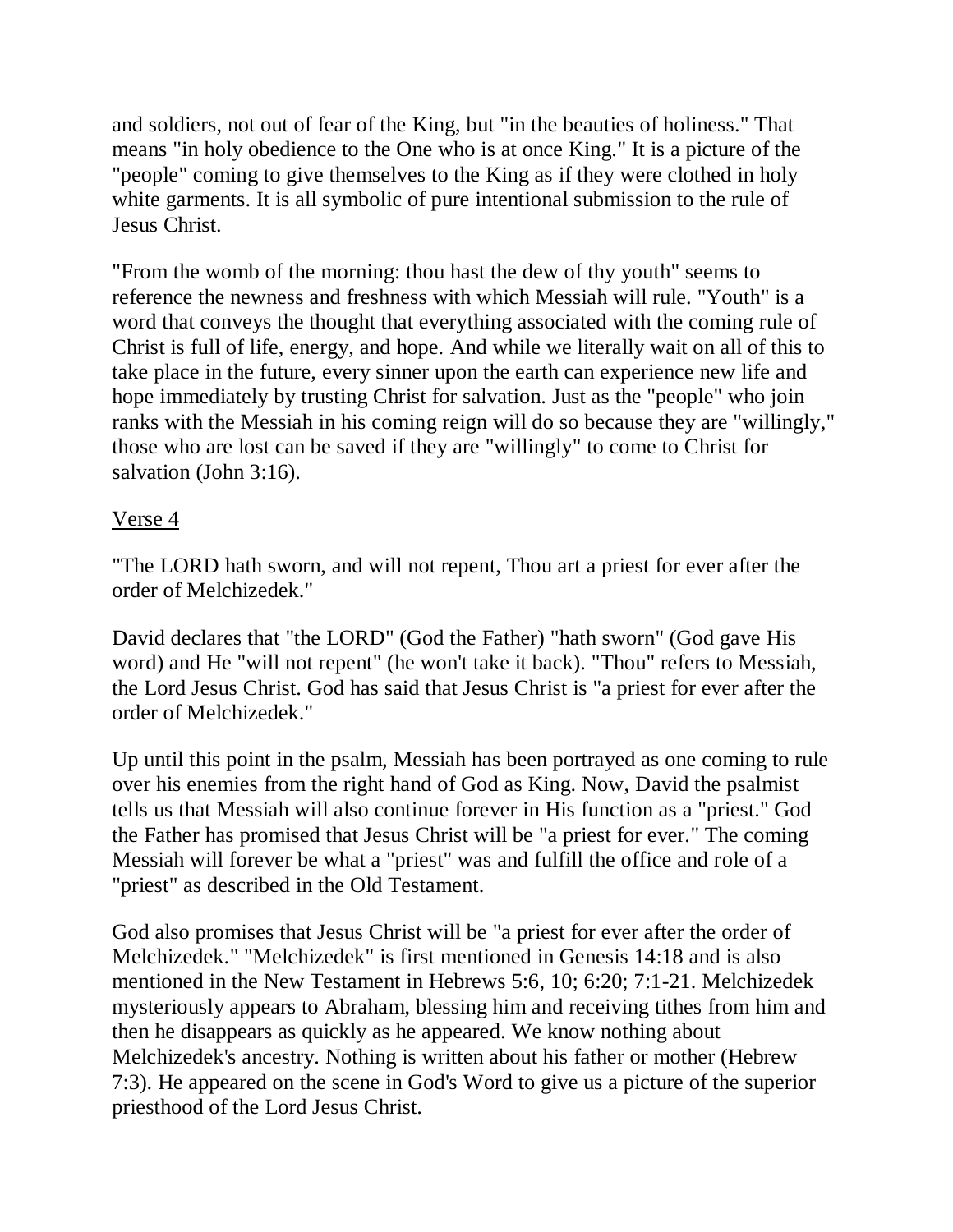"Melchizedek" was both a "king and a priest" (Genesis 14:18-24). This is very important and the main reason Christ is compared to him. Christ could not have been a "priest" because He was of the tribe of Judah. "Priests" in the Old Testament, came from the tribe of Levi. Because Christ "was a priest for ever after the order of Melchizedek," he could serve as a "priest" forever and is ministering and interceding for us even now in Heaven. All of the priests who descendant from the tribe of Levi and Aaron eventually died. But there is no record of Melchizedek's birth or death which speaks of the eternal priestly minister. Thank God Christ is "a priest for ever after the order of Melchizedek."

*Note: The "LORD" (God the Father) is the One making everything happen in Psalm 110:1-4. It is God the Father who makes Jesus' enemies His footstool. It is the "LORD" who will "send the rod of thy strength out of Zion" and cause Jesus to "rule...in the midst of His enemies." It is the "LORD" who will cause "people" to be willing to come to Christ in the day of His power. It is the "LORD" who promises that Christ will a never ending priestly ministry. Today, Jesus Christ has enemies who oppose Him. He has enemies who try to function as priests and mediate between God and man. But He is sovereign and rules from His throne in heaven although sinful men refuse to submit. But rest assured that will all change one day soon!*

# **A Message of Resurrection (Acts 2:22-24; 29-32)**

Acts 2 records Peter's first sermon. He preached it on the *"day of Pentecost"* (Acts 2:1) just fifty days after he had denied that he ever knew Jesus. Peter's message was great for many reasons. But the main reason it was great was because it was simple. Peter preached about Jesus and told his listeners how to be saved (Acts 2:21). Beginning in Acts 2:22-36, Peter gets to the main theme of his message and preaches about the death, burial, and resurrection of the Lord Jesus Christ. In essence, he tells everyone listening that Jesus Christ is the promised Messiah.

#### Verse 22

"Ye men of Israel, hear these words; Jesus of Nazareth, a man approved of God among you by miracles and wonders and signs, which God did by him in the midst of you, as ye yourselves also know:"

To men today or even to Gentiles listening to Peter's sermon on Pentecost, it might have seemed like a small thing that Jesus is the Messiah. Part of the reason is that Gentiles in Peter's day and many people today don't fully understand what Messiah is all about. Messiah is the ultimate ruler. Messiah is the one of whom it was said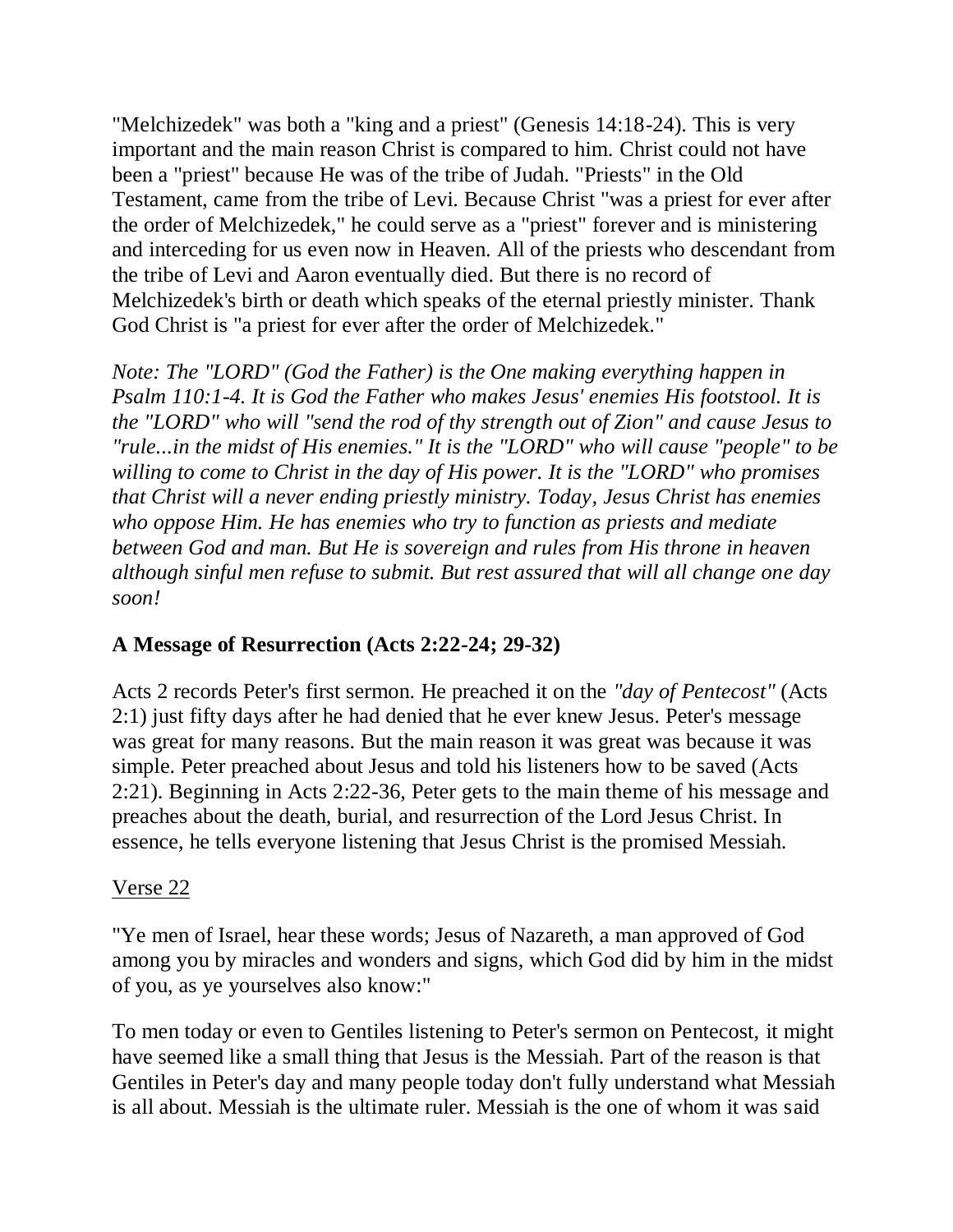the scepter shall not depart from Judah. Messiah is the one promised to David in 2 Samuel Chapter 7 when God spoke to David through the prophet Nathan saying, *"And when thy days be fulfilled, and thou shalt sleep with thy fathers, I will set up thy seed after thee, which shall proceed out of thy bowels, and I will establish his kingdom. He shall build an house for my name, and I will stablish the throne of his kingdom for ever"* (2 Samuel 7:12-13).

Messiah was the great anointed king who would come and set everything right and give Israel its kingdom and reign in Israel and restore everything that had been lost. Messiah was the greatest figure in the Jewish heart and mind. And for Peter to announce that "Jesus of Nazareth" was the Messiah to the Jew was nothing short of blasphemy. It was one thing for the Jew to believe prophecy of the coming Messiah and quiet another for Peter to say, "It's Jesus of Nazareth." Also, referring to Messiah as "Jesus of Nazareth" would have pierced their hearts. That was the title Pilate placed over Jesus when he hung on the cross (John 19:19).

Jesus of Nazareth was "a man approved of God." "Approved" means "to point out, too show." God pointed Him out to be the promised Son of David, the Messiah "by miracles and wonders and signs, which God did by him in the midst of you, as ye yourselves also know." In the life of Jesus there were overwhelming "miracles, wonders, and signs" that proved beyond a doubt that He was who He claimed to be. Even at the beginning of Jesus' earthly ministry Nicodemus said, *"...we know that thou art a teacher come from God: for no man can do these miracles that thou doest, except God be with him"* (John 3:2).

"Miracles" are things done beyond human power that require the divine intervention of God. "Wonders" are things that arrest man's attention that he cannot explain outside of God. "Signs" are things that point you to something. Everything Jesus did He did in order to point men to a greater truth or a greater point. These "men of Israel" listening to Peter couldn't deny that "Jesus of Nazareth" was Messiah. There was simply too much evidence and they knew it!

#### Verse 23-24

"Him, being delivered by the determinate counsel and foreknowledge of God, ye have taken, and by wicked hands have crucified and slain: Whom God hath raised up, having loosed the pains of death: because it was not possible that he should be holden of it."

"Him" of course refers to "Jesus of Nazareth." Peter now tells the men of Israel how "Jesus of Nazareth" was crucified, buried, and had risen from the dead. Most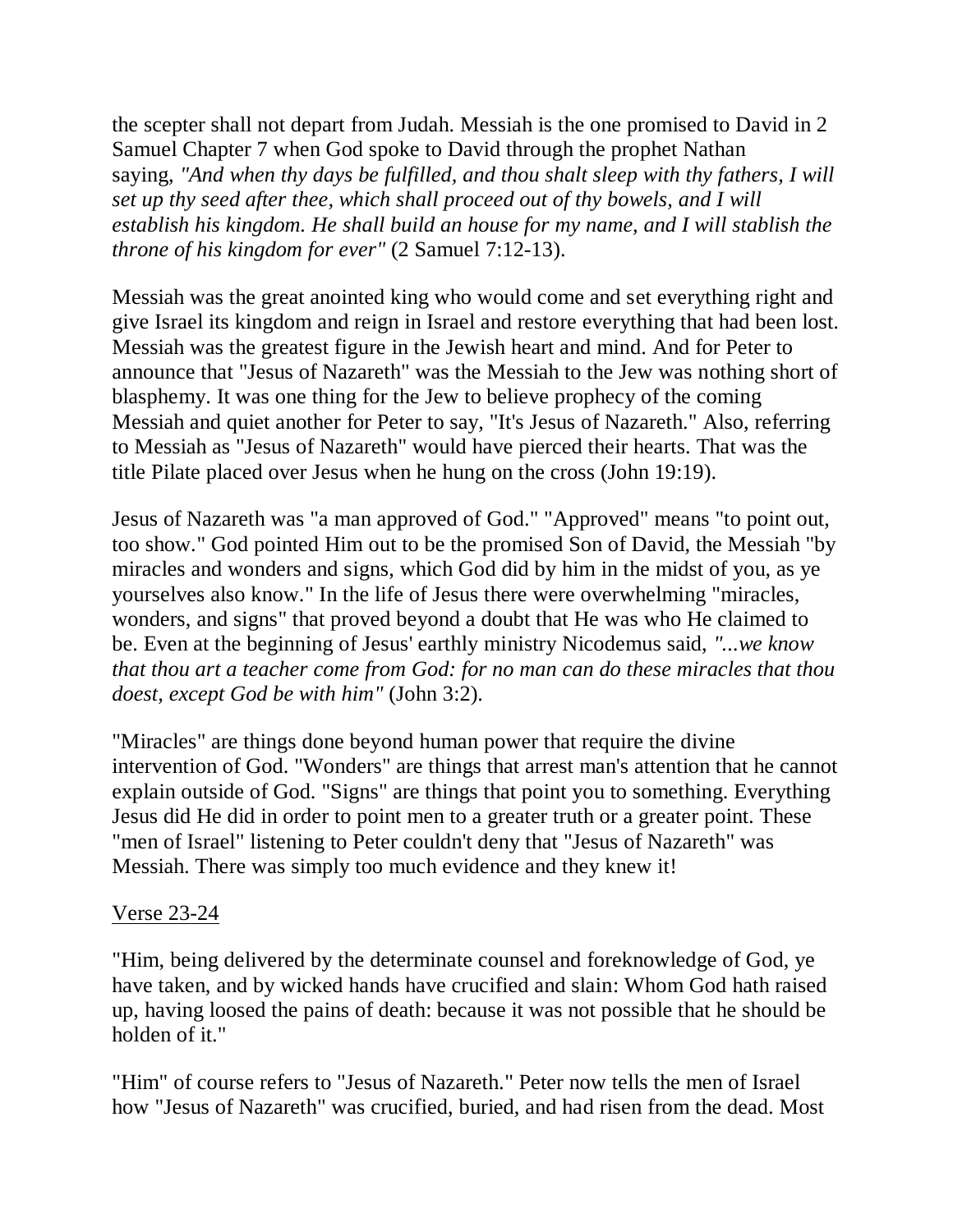of Peter's audience had heard about Jesus' life, crucifixion and death, and they probably had heard different stories about Jesus' not being in the tomb. So Peter wanted them to hear the truth.

"Being delivered by the determinate counsel and foreknowledge of God" meant that all who participated in Jesus' suffering and death, did so according to God's plan. "Delivered" means God intentionally gave Jesus to be crucified for man's sin. "Counsel" means "will or design." "Determinate" means "to mark out with a boundary." Everything related to Jesus' crucifixion was mapped out by God the Father and God the Son. In fact, everything was determined by the "foreknowledge of God." "Foreknowledge" means God planned for Christ to be crucified by "wicked hands" before the foundation of the world was ever laid (1 Peter 1:20).

"Foreknowledge" is more than seeing something before it happens. "Foreknowledge" in relation to God means He caused it to happen! Jesus' death was no accident and it wasn't because He couldn't control events in His life. Jesus' death was the fulfillment of God's deliberate plan (2 Timothy 1:9).

"Ye have taken, and by wicked hands have crucified and slain" means those listening to Peter had been used by God to crucify Jesus. Not only those listening, but Jews and Gentiles alike participated in the crucifixion of Jesus. God uses both the saved and the unsaved to carry out His will (Psalm 2:1-2; Acts 4:26). And He does so without ever violating a man's will or ability to choose. How can God do that? He's God!

#### Verse 29

"Men and brethren, let me freely speak unto you of the patriarch David, that he is both dead and buried, and his sepulchre is with us unto this day."

Beginning in Acts 2:25, Peter appeals to the Old Testament for support of his preaching. He quotes Psalm 16:8-11, and argues that those words were fulfilled in Jesus of Nazareth and in no one else. Therefore, the Messiah whom David promised was in fact Jesus of Nazareth.

Peter now speaks to the "men and brethren" about "the patriarch David." Everyone listening to Peter knew that "David" was "both dead and buried." In fact, the location of his "sepulcher" or grave was probably known by everyone listening to Peter preach. Peter wanted his audience to know that when David talked about the coming Messiah and king, he wasn't talking about himself, but about Jesus. When he said, "For thou wilt not leave my soul in hell; neither wilt thou suffer thine Holy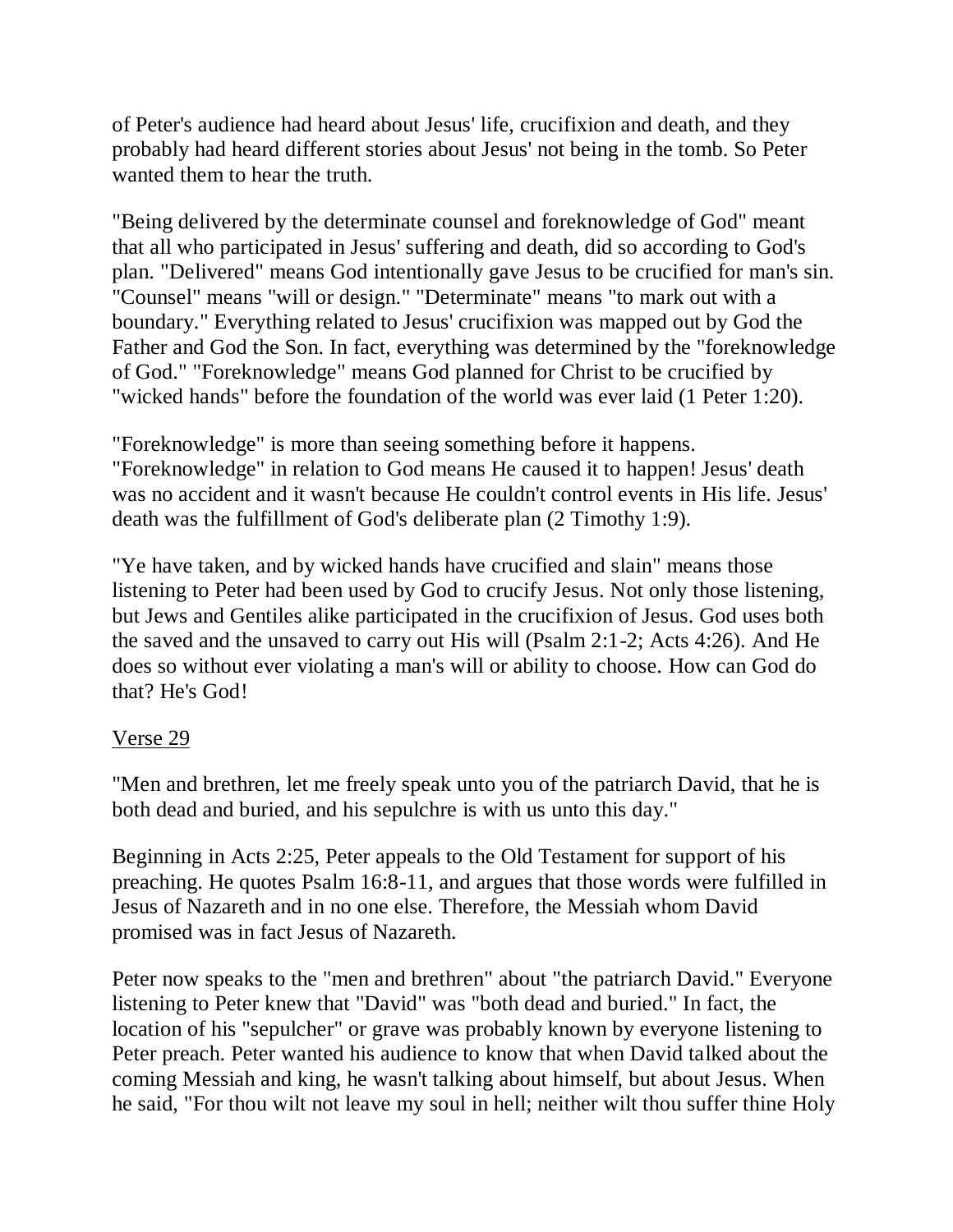One to see corruption" (Psalm 16:10), David was referring to Messiah and not himself. David could face death with a glad heart and soul, and could rest in the grave in hope, knowing that one day, he, too, would have a new glorified body. Paul used this same text to prove the resurrection of Jesus Christ from the dead (Acts 13:26-39).

# Verse 30-31

"Therefore being a prophet, and knowing that God had sworn with an oath to him, that of the fruit of his loins, according to the flesh, he would raise up Christ to sit on his throne; He seeing this before spake of the resurrection of Christ, that his soul was not left in hell, neither his flesh did see corruption."

"Being a prophet," and "knowing that God had sworn" or given His word to David through the Davidic Covenant, David was assured that one of his own descendants would be the Messiah and one day King. David also knew that when Christ was crucified and put to death, that God would "raise up Christ to sit on his throne." "He seeing this" are prophetic words. David saw all of this and was speaking about "the resurrection of Christ" and that "his soul" would not be left in the realm of the dead. Surely that is what happened when Christ died and rose again.

# Verse 32

"This Jesus hath God raised up, whereof we all are witnesses."

After all the preaching and quoting scripture and talking about Hebrew history, Peter now fires the shot he's been loading up to fire. He says, "This Jesus hath God raise up, whereof we all are witnesses." Peter is saying, "If you're looking for Messiah, He's here. If you're looking for the Messiah who can rise from the dead, Jesus is the One."

Peter doesn't expect his audience to just take him at his word. He said, "We all are witnesses." These men knew the tomb was empty. Many of them alone with other "witnesses" had actually seen the risen Christ. On five occasions in Acts some of the apostles said they were "witnesses" of the resurrected Christ (Acts 2:32; 3:15; 5:32; 10:39-41; 13:30-31). The enemies of the Lord could not produce a body to deny the resurrection. It was provable and believable, "God raised up" Jesus from the dead! Messiah accomplished His work and God "raised" Him up from the grave!

# **Conclusion**